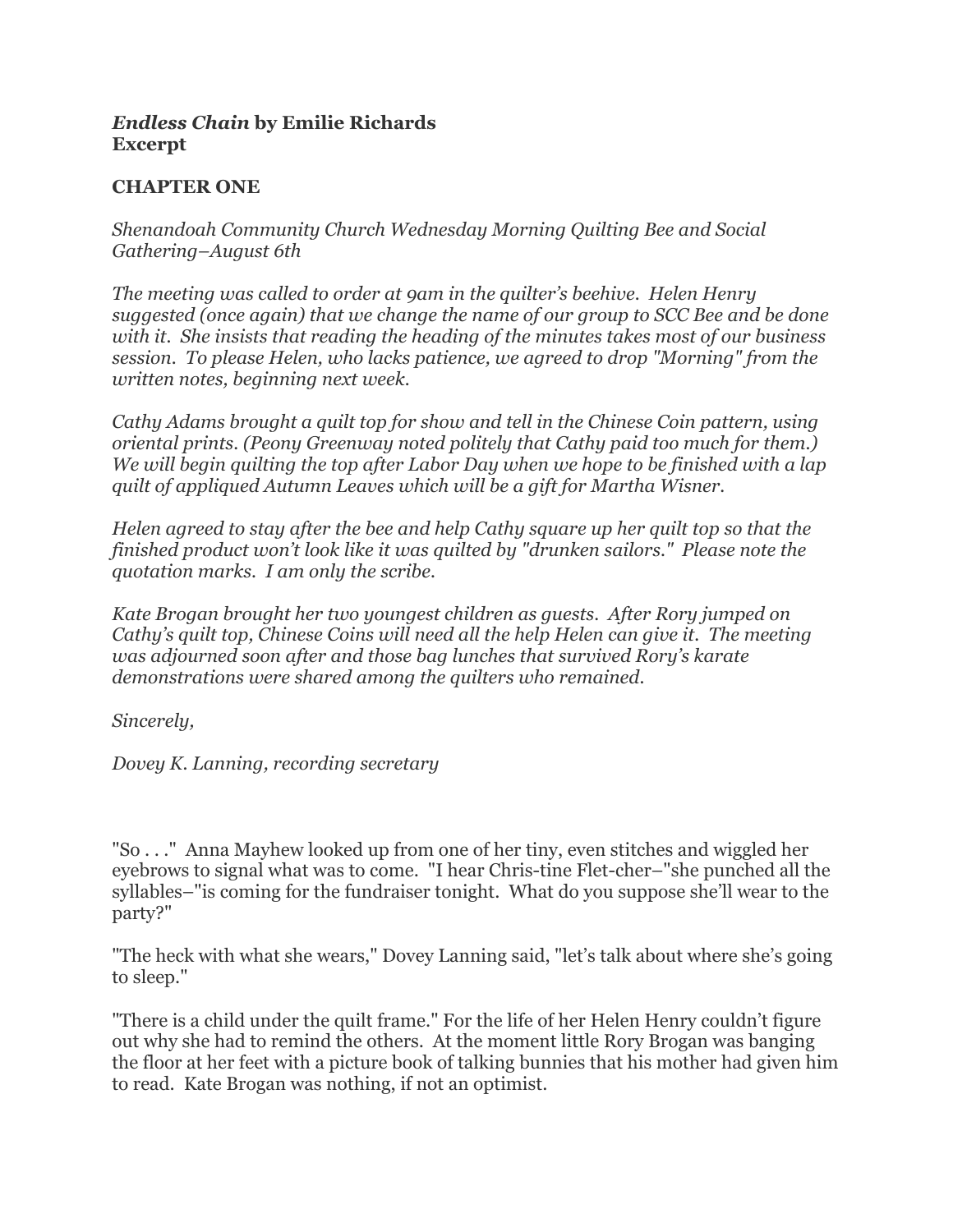"Rory!" Kate, an attractive thirty-something brunette, vacated her chair and dragged her son out from under the frame. "Go outside and play on the slide. Now."

Rory protested. "I was killing germs. There are a million germs under there!"

"He just learned about germs in preschool camp," Kate apologized. "Knowledge is a dangerous thing."

"These were ninja germs!" Rory insisted.

"I believe I saw those very same ninja germs escaping into the play yard," Anna told him. "And if you don't stop them there, they might get all the way to the road."

Rory's eyes brightened. He had shiny dark hair and eyes that matched. He was a wiry child, one part willfulness, two parts energy, three parts resolve. Today he was wearing a white "gi" and the yellow belt he had earned last week in his Tai Kwon-do class.

Helen didn't like children, of course. But she had to admit that this one had spunk.

The silence thrummed once Rory had left for his search and destroy mission, and everyone inhaled it gratefully. In the hour since their short business meeting, there had been precious little silence. The "beehive" in the walkout basement was cramped. Once it had been the nursery, before the church's expanding baby population had been moved into a brand new wing. Several months ago the quilters had commandeered the tiny room for their own use. It was just wide enough for a quilting frame and several comfortable pieces of furniture along the wall, but it was filled with light from windows overlooking a fenced-in play yard and an expansive parking lot. And it was all theirs.

"I could just stay home," Kate volunteered when they'd all recovered a little. "Until Rory's in school full time."

"Don't you dare." Cathy Adams patted Kate's shoulder. She was a warm hearted grandmotherly woman, a former insurance agent who was now reaping the benefits of an excellent 401K. Cathy was the least accomplished quilter among them, but she was learning fast.

Peony Greenway cleared her throat. Peony's job in the group and in the church in general was to smooth out trouble spots. "Rory adds something to the mixture." She paused for effect. "And by the way, on that 'other' subject, I know for a fact Christine will be sleeping at the Inn at Narrow Passage. She has a room reserved through the weekend."

"You called to check?" Dovey asked.

"Of course not!" Peony realized Dovey was teasing and relaxed her spine a millimeter. "Reverend Kinkade mentioned it, that's all. He asked if the inn was a good place for Miss Fletcher to stay."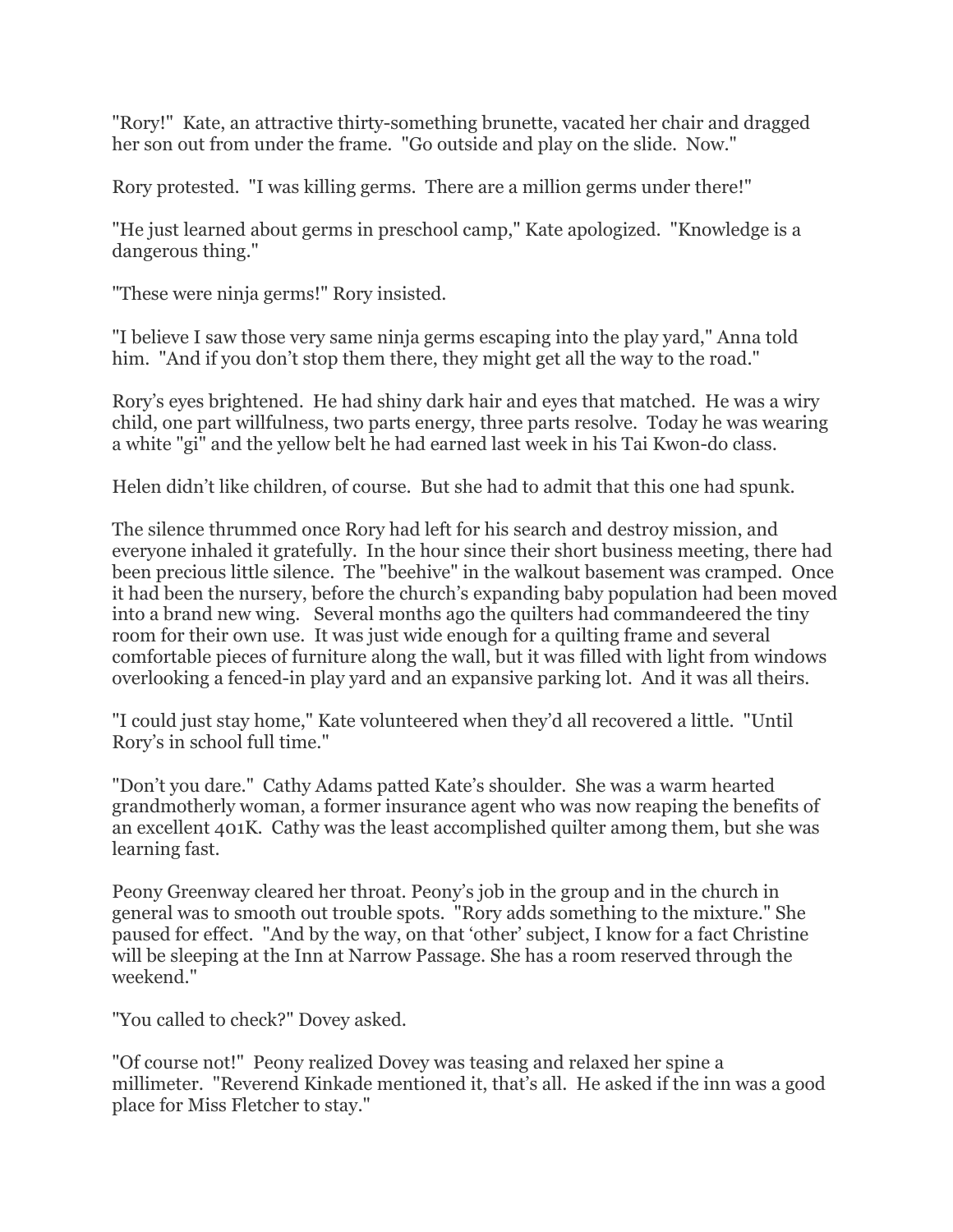"So Sam wanted the word to go out that they aren't sleeping together, in case any of us have narrow little minds," Cathy said.

Almost nobody but Peony called the Shenandoah Community Church's present minister Reverend Kinkade. It was hard to imagine their jeans and T-shirt clad pastor with a title that formal.

"Narrow minds, narrow passage. . ." Dovey inclined her head toward the door, which was propped open so Rory and his younger sister Bridget–who was napping in an overstuffed armchair in the corner--could run in and out at will. "Narrowing window of opportunity for gossip."

In the fenced-in play yard Rory could be heard screeching. Soon he'd be back inside to make a full report.

"Sam and Christine have been engaged for years," said Anna, ever the amateur psychologist. "To me, this signals major conflicts in their relationship. Why hasn't he married her?"

Helen thought Anna's logic was mostly wishful thinking. Sam was a charismatic charmer who attracted females the way the trumpet vine against her barn attracted hummingbirds. At forty four Anna was at least ten years too old to be a contender, but she still had a crush on the minister. Sometimes Helen wondered if Sam's "engagement" was merely a tool to keep young women in the congregation at arm's length.

"He hasn't married Christine because she doesn't like the country, and she doesn't like us." Dovey leaned over the quilt, stretched taut on a wooden frame, and squinted at a row of stitches.

Satisfied she looked up. "Christine Fletcher is a hothouse gardenia and we're a wilted bunch of black-eyed Susans. That's a fact."

"As if this church isn't filled with government retirees who have seen most of the world up close and personal." Cathy fumbled under her chair for the water bottle she always carried and uncapped it for a big swig.

"Maybe so, but those folks came here for the country life and took right to it. Look at you and that husband of yours. Keeping bees, goats. . . whatever else do you have?"

"Last I heard Alf was looking for a couple of alpacas." Cathy capped her water bottle. "Pretty soon I'll be scared to go out my own door."

"Was a time not so many years ago in these parts that farming was deadly serious." Helen looked up from her perfect line of stitches. "And nobody was from anywhere else."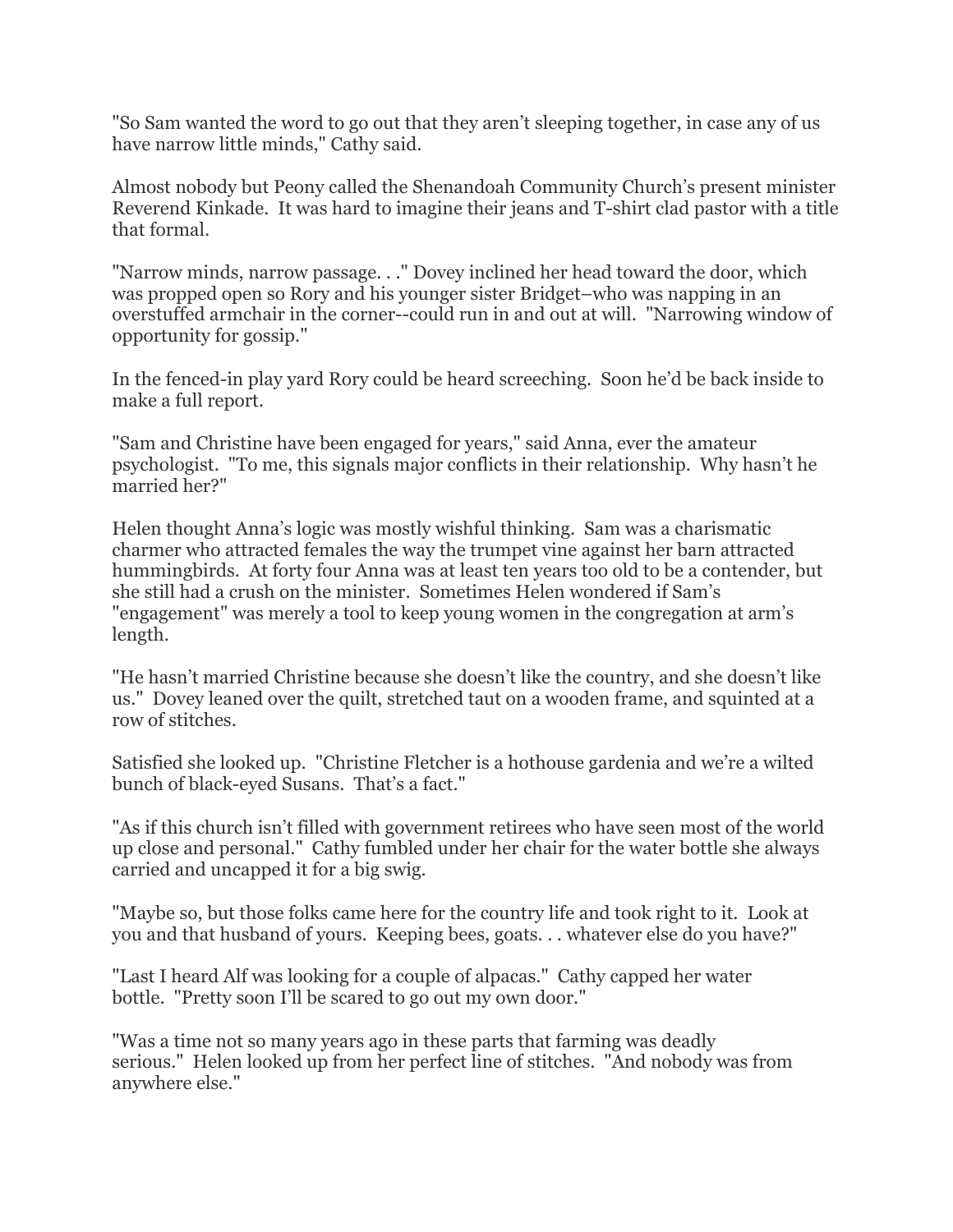"Must have been pretty boring," Cathy said.

Helen humphed, but she supposed not all the changes in Toms Brook, Virginia, were bad ones.

"Back . . . to. . . Chris-tine!" Dovey shook her head in disgust. "I swear this group leaves a subject faster than a hawk swoops off a tree limb."

Peony glared at her. "What else do you want us to say?"

"Is Sam going to make an honest woman out of Christine or not? And if he ever does, will the two of them be leaving for the big city? Because I don't think Miss Chris-tine Flet-cher sees herself as a country pastor's wife."

"Can you see Miss Christine Fletcher playing the organ or teaching Sunday School?" Anna laughed.

"Well, we need a new sexton," Dovey said. "There's dust everywhere. Maybe she scrubs floors?"

Rory chose that moment to streak through the doorway and into the room, skidding to a halt at his mother's side. The accompanying war whoops woke Bridget, whose whimpers escalated with his shouts.

"Ninjas!" He grabbed Kate's arm and tugged. "Ninjas! I saw 'em!"

Kate disengaged herself, then turned and put her hands on her son's shoulders. "You woke up your sister, Rory. How many times have I told you not to shout?"

"Ninjas!" To his credit, the excited little boy tried to lower his voice, but he danced from foot to foot. "A whole truck of Ninjas. Two trucks. All dressed in black. They're coming back!"

"The trucks were dressed in black? Or the Ninjas?" Cathy teased.

Rory's excitement gave way to a frown. "I don't think I can fight 'em all."

"Just take them one at a time," Helen advised. "Tell the others to wait their turn."

That seemed to make sense to the little boy. He wriggled out of his mother's grasp and turned back to the play yard. In an instant he had disappeared again.

"When he wins the Academy Award, we'll all say we knew him when," Cathy said.

"At least he's never bored." Kate got up to rescue Bridget, who stopped whimpering immediately and rested her curly head against her mother's shoulder. "Maybe I'd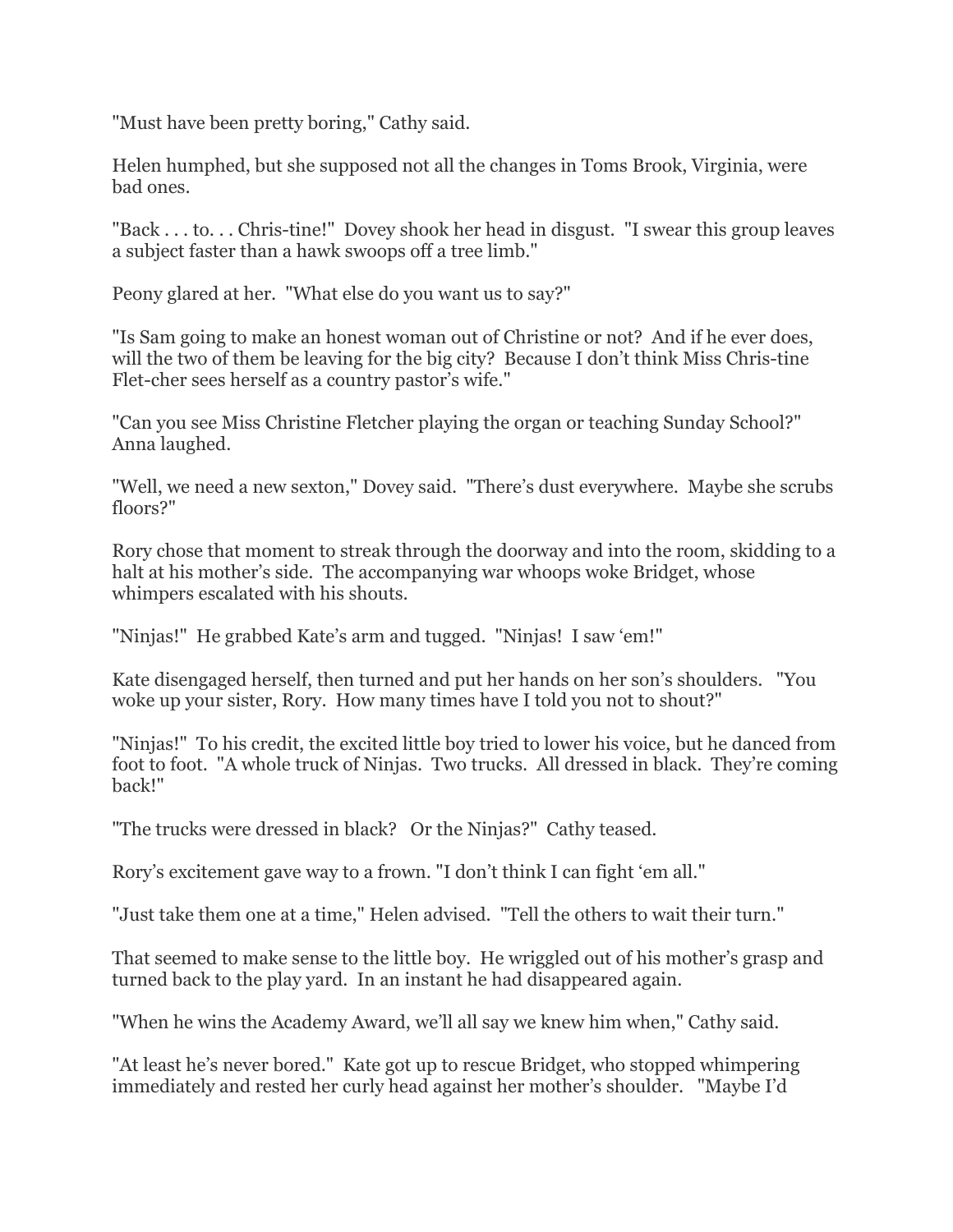better call it a day. I'm not going to get anything else accomplished. Maybe I can get a sitter next week and stay longer."

Helen rose and stretched a moment. At eighty-three she was too old to sit in one position for long without turning to stone. "Quilt's almost done. Martha will like it. Darn shame her mind is going, but at least she still remembers most of us."

The lap quilt, with appliqued leaves in autumn colors, was to be a gift for Martha Wisner, who had been the church secretary for many years. She had moved into an assisted living facility several years before and was now in the nursing home wing. Martha's memory was slipping fast but whatever form of dementia she suffered, she did not seem unhappy. She was always glad to see visitors, whether she remembered them or not. The quilters had chosen the pattern because Martha had loved fall in their Shenandoah Valley. Helen had hand appliqued the top as a reminder of better times.

"If we stay another hour we can get it finished, then Helen can take it home and bind it," Anna said. "Unless you want me to do that?"

Helen shook her head. Everybody knew Anna had no color sense. Her stitches were even, points matched perfectly, blocks were square. But Anna's fabric choices were legendary. Helen was afraid if Anna picked out a binding, the earth-toned leaves would forever be rimmed in shocking pink.

"No, I'll do it," she said. "You're planning to go to that silly Mexican fiesta tonight, aren't you? I've got nothing but time these days."

"Ninjas!"

This time everybody turned to stare at Rory, who was jumping up and down in the doorway. Before Kate could shush him there was a crash from the front of the church. The women looked at each, then, as one, they hurried to the windows overlooking the broad expanse of parking lot that led to Old Miller Road in front of the church.

Teenagers were pouring out of two pickups that were parked within inches of each other. One of the trucks was nose first against an ancient sycamore that anchored the lot. Helen hoped the trucks had collided with each other and not with the tree. As she watched a group of three boys, dressed in dark jeans and dark T-shirts started toward the new sign the congregation had erected and blessed that very Sunday, a sign that had already caused it's share of controversy within the church community.

One of the boys took a playful swing at the other, dodging and feinting with apparent good spirits. But high spirits or not Helen didn't think they were up to any good. They were quickly joined by a fourth boy. That one was carrying a sledgehammer.